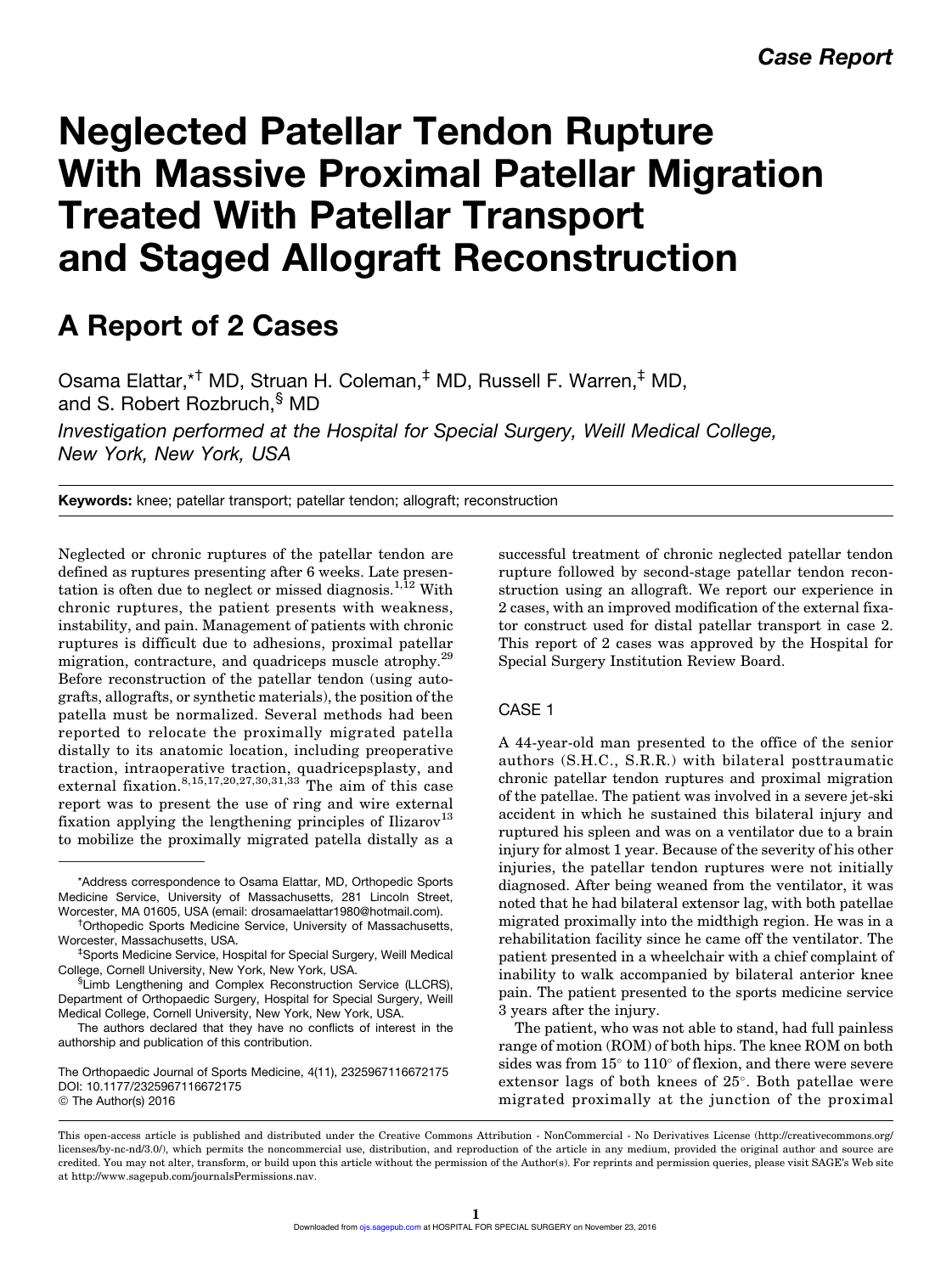

Figure 1. Preoperative sagittal magnetic resonance image of the (A) right and (B) left knees showing proximal displacement of the patella (arrow).

two-thirds and distal one-third of the thigh. Bilateral thigh atrophy with significant scarring of the quadriceps mechanism was noted. The patient could not extend either knee actively against gravity. Sensory examination was normal bilaterally, and the vascular examination was also normal.

Radiographs of both knees revealed a 9-cm proximal migration of the left patella and 6-cm migration of the right patella, measured from the distal pole of the patella to the Blumensaat line. The Insall-Salvati ratio was 2.2 and 2 on the left and right sides, respectively. Magnetic resonance imaging (MRI) of both knees revealed bilateral severe patellar tendon insufficiency (Figure 1). Moderate quadriceps fatty atrophy (Goutallier grade 2) was noted on MRI bilaterally.

The patient underwent staged operative correction. Stage 1 involved gradual bilateral distal transport and mobilization of the proximally migrated patellae using the Ilizarov/external fixation principles. The frames were removed bilaterally after 12 weeks once the patellae were in a satisfactory position. This was followed 1 day later by second-stage surgery with bilateral patellar tendon allograft reconstruction using patellar tendon allograft.

#### **Technique**

A 2-ring circular external fixator frame was used (Figure 2). The proximal ring was a 180-mm two-thirds ring fixed to the femur using two 6-mm half pins. The distal ring was a 155-mm half ring fixed to the patella using 2 tension wires placed within the patella from lateral to medial with an angle spread of about  $20^{\circ}$ . Three distraction rods were then placed between the femoral and patellar rings, with hinges adjacent to the patella half ring. Postoperatively, the patient was allowed weightbearing as tolerated and knee ROM exercises. The adjustments were started on the first



Figure 2. Intraoperative view showing bilateral Ilizarov frame application. Note the distal ring holding the patella will be pushed distally (arrow), transporting the patella to the outlined circle.

postoperative day, with a target of 1.5-mm distraction per day divided into 3 adjustments. The patient was followed up every 2 weeks with radiographs of both knees to follow the progression of distal transfer of the patella. The target was to pull the right patella distally 6 cm and the left 9 cm. We used the Insall-Salvati ratio<sup>14</sup> for assessment of patellar height to follow the progression of distal patellar transport, and the goal was to achieve a ratio of 1.

#### **Complications**

Minor obstacles during the distraction period included canting of the ring causing superficial abrasion from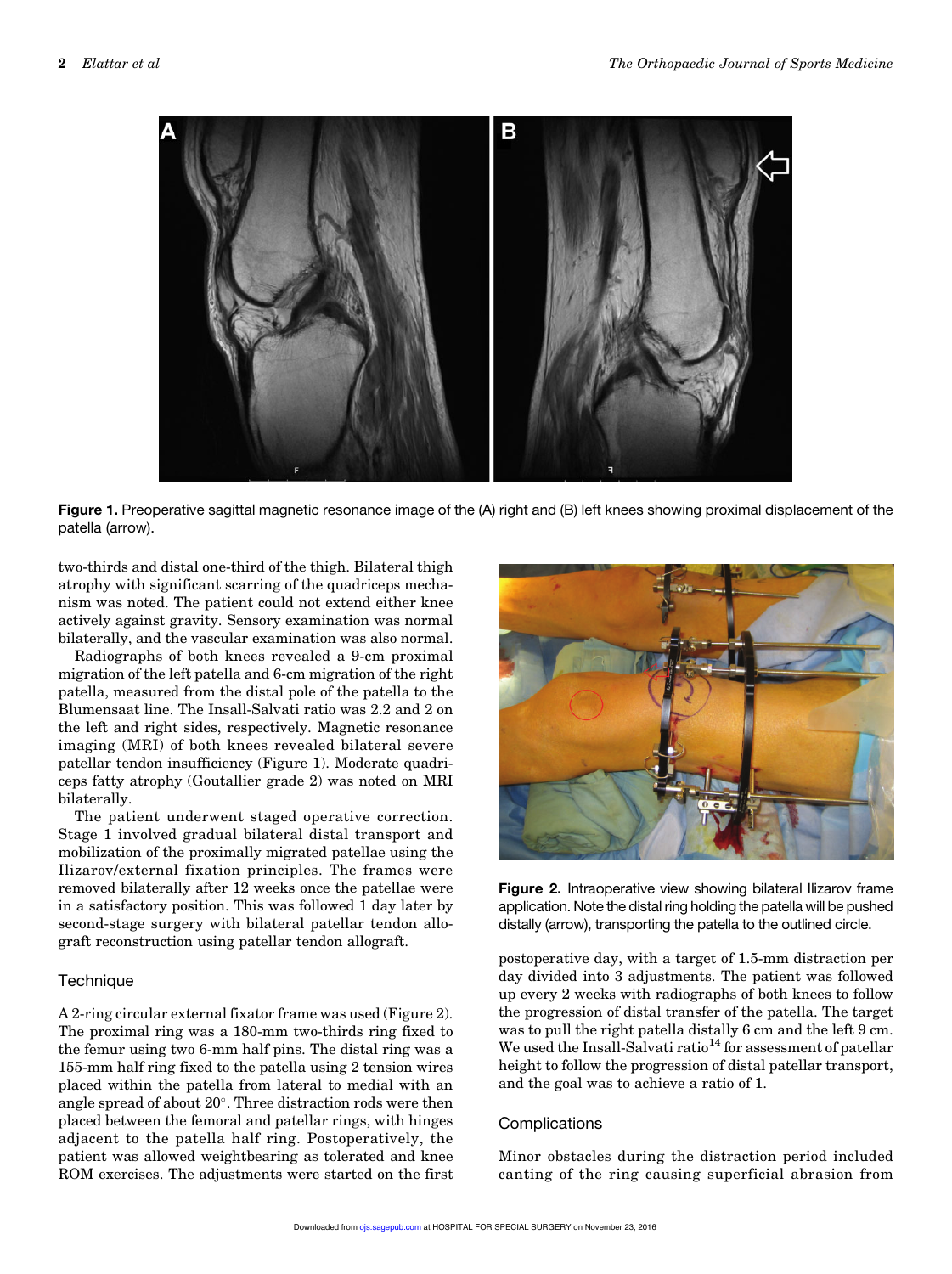

Figure 3. Postoperative plain lateral radiographs at the end of distraction showing improved patellar height of the (A) right and (B) left knees.

contact between the proximal ring and the skin; this was managed by repositioning the ring. The patient was admitted to the hospital for a resistant pin tract infection and cellulitis during the distraction phase, and the infection completely resolved with intravenous vancomycin for 2 weeks followed by oral trimethoprim/sulfamethoxazole (TMP/SMX) for 4 weeks.

The distraction proceeded well with the right as well as the left patellae, with the need to speed the rate of distraction on the left side at some point to 3 mm per day where the patella was more proximally migrated and to make up for having to stop the distraction for almost 2 weeks until resolution of the pin tract infection. The correction was achieved after 2 months on the right side and after 3 months on the left side. Once the patellae were in a satisfactory position bilaterally (Figure 3), the decision was made to remove the frames after 3 months and proceed with open bilateral patellar tendon reconstruction (Figure 4). This was done using patellar tendon allograft, and fixation of the tibial tubercle allograft bone plug into a trough in the proximal tibia was accomplished using 4.5-mm cortical screws bilaterally. Proximally, the allograft tendon was secured to the quadriceps tendon using 5.0 Ethibond sutures (Ethicon). Postoperatively, ROM was initiated on the first postoperative day starting at  $0^{\circ}$  to  $40^\circ$ , progressing to  $60^\circ$  at 2 weeks, and increased gradually to  $90^{\circ}$  by 4 weeks. The patient was allowed partial weightbearing with crutches and a hinged knee brace set at  $0^{\circ}$  to  $50^{\circ}$  for 6 weeks, then continued using the brace for walking for another 4 weeks until regaining quadriceps

strength. The patient was followed monthly, and bony healing of the tibial tubercle allograft to the proximal tibia was achieved by 16 weeks. The patient underwent physical therapy postoperatively, was able to gradually achieve full extension and  $100^\circ$  flexion bilaterally, and was able to stand and walk again. Over the course of 2 years, the patient developed progressive scarring of the quadriceps tendon on the left side and had an extensor lag of  $25^\circ$ . He was operated upon successfully with open quadricepsplasty and was able to again achieve full extension. The final ROM was full extension to  $100^\circ$  flexion bilaterally. The quadriceps strength was 5 out of 5 bilaterally, and no functional outcome scores were obtained pre- or postoperatively. The patient died of medical problems unrelated to his orthopaedic condition. We were not able to obtain a letter of consent.

# CASE 2

A 44-year-old man presented to the office of the senior authors (R.F.W., S.R.R.) with posttraumatic left knee chronic patellar tendon rupture and proximal migration of the patella. The patient sustained this injury in a basketball game. In the acute setting, the injury was missed and the patient was misdiagnosed as lateral collateral ligament injury and treated with physical therapy for weakness and extension lag. The patient presented to our office 6 years after the injury with chronic left knee pain, instability, weakness, and extensor lag.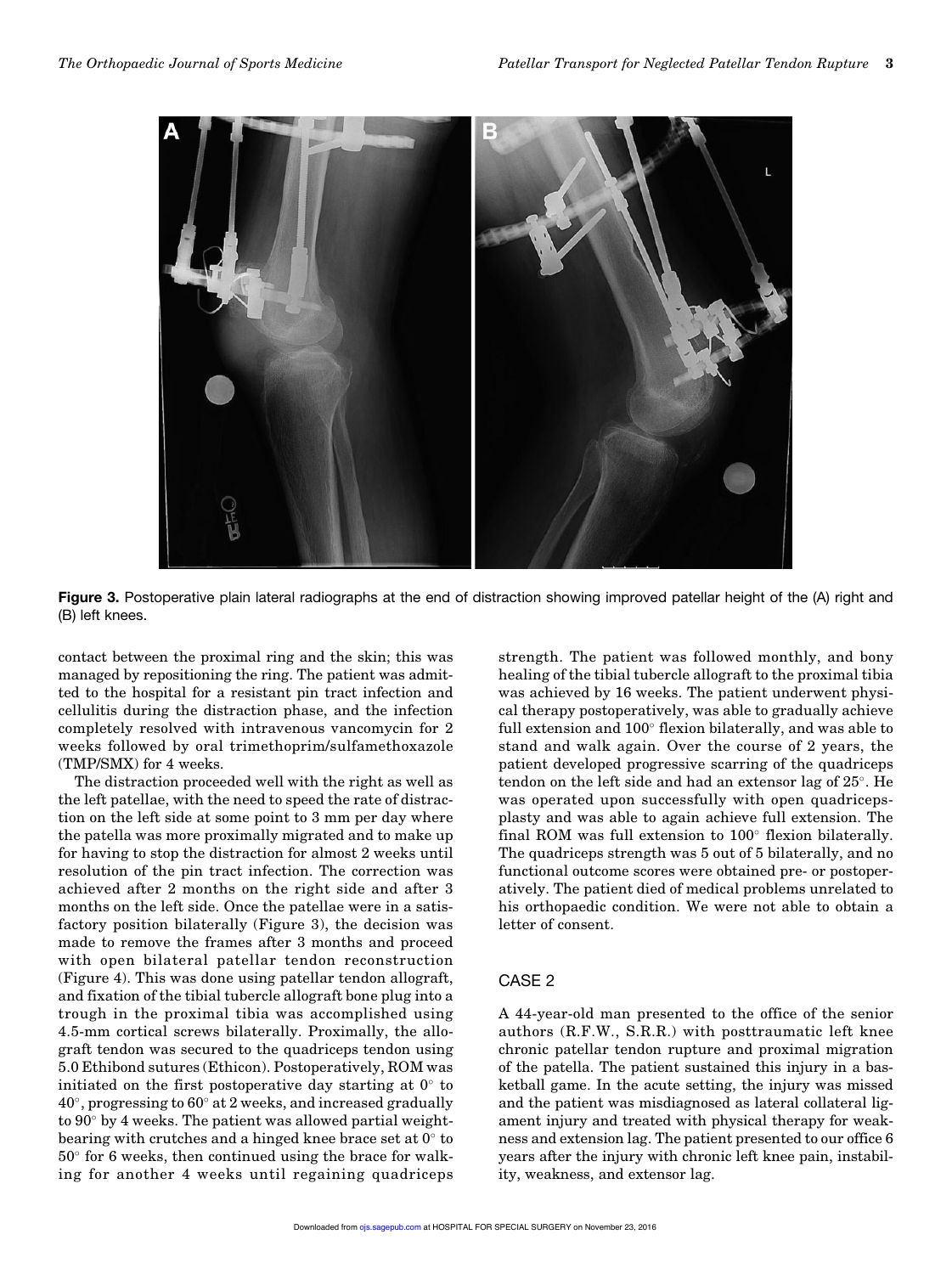

Figure 4. Postoperative radiograph after allograft patellar tendon reconstruction of the (A) right and (B) left knees.



Figure 5. Preoperative clinical photograph showing extension lag of the left knee.

The patient had an abnormal gait pattern consistent with left-sided quadriceps weakness. He had full painless ROM of both hips and ankles. The right knee ROM was from full extension to  $130^{\circ}$  of flexion. Evaluation of the left knee revealed an extension lag of  $30^{\circ}$  (Figure 5) to  $130^{\circ}$  of flexion as ROM, with no evidence of anteroposterior or varus/valgus instability. The patella was palpated in the thigh with fixed proximal migration, and the patellar tendon could not be palpated. Atrophy of the left thigh musculature with significant scarring of the quadriceps



Figure 6. Preoperative plain lateral radiograph of the left knee showing proximal patellar migration.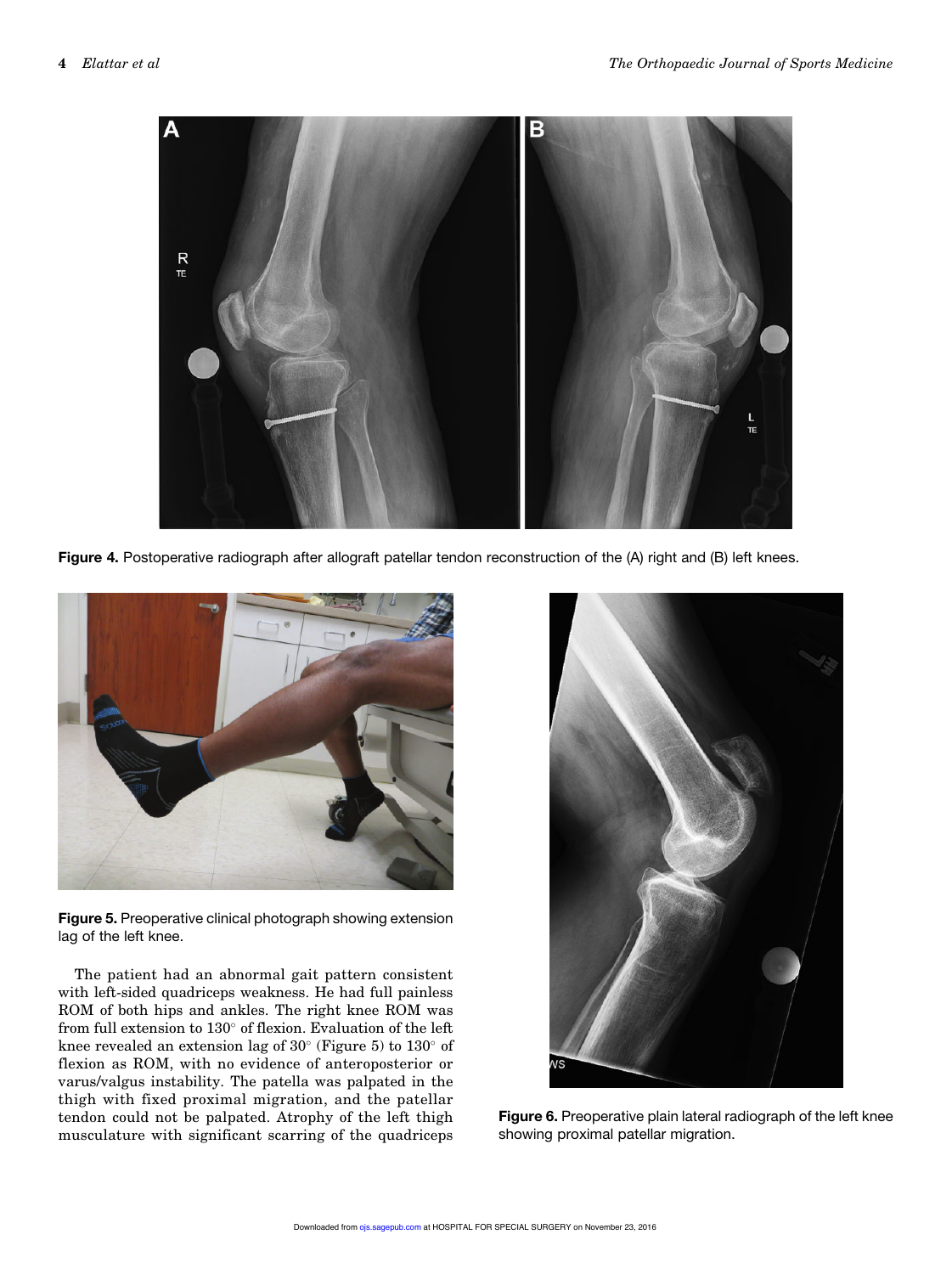

Figure 7. Postoperative clinical photographs showing the frame in the (A) standing frontal and (B) bent knee sagittal positions.

mechanism was noted. Motor examination revealed quadriceps weakness on the left side of 4 out of 5, as opposed to 5 out of 5 quadriceps strength on the right side. Sensory and vascular examination were normal bilaterally.

Plain radiographs of the left knee revealed a 5-cm proximal migration of the patella from the Blumensaat line; the Insall-Salvati ratio was 1.9 (Figure 6). The problem list included chronic left knee patellar tendon insufficiency with severe patella alta and contracture of the left quadriceps. The patient underwent staged operative correction. Stage 1 involved gradual distal transport and mobilization of the proximally migrated patellae using the Ilizarov/ external fixation principles (Figure 7). The frame was removed after 7 weeks once the patella was in a satisfactory position. This was followed 9 days later by stage 2, which involved patellar tendon reconstruction using patellar tendon allograft.

# Modified Technique

A 180-mm ring was applied to the distal femur orthogonal to the femoral axis and secured with two 6-mm half pins. Next, 2 oblique olive wires were placed through the patella in a proximal to distal direction. The 2 wires were  $30^{\circ}$  off a vertical line and created a vector that was a vertical line in a proximal to distal direction. The wires were cut off the ends of the olives, and the olives were seated at the proximal medial and proximal lateral poles of the patella. The wires were attached to slotted Ilizarov rods, and a mechanism to axially pull the olive wires was created off the femoral ring. The direction was oblique to avoid the future knee incision, and the resultant vector was straight distal. Knee ROM was checked and was from full extension to  $90^\circ$ of flexion. Finally, the position of the frame and the wires was checked under fluoroscopy. The adjustments were started on the first postoperative day with a target of 1-mm distraction per day divided into 4 adjustments. The patient was followed up with every 2 weeks with plain radiographs of the left knee to follow the progression of

distal transport of the patella (Figure 8). The target was to pull the patella distally 5 cm. We used the Insall-Salvati ratio<sup>14</sup> for assessment of patellar height to follow the progression of distal patellar transport, and the goal was to achieve a ratio of 1.

# **Complications**

The postoperative course was complicated by deep venous thrombosis 10 days after the frame application and was treated by rivaroxaban for 3 months.

The distraction proceeded well, and correction was achieved after 6 weeks. Once the patella was in a satisfactory position, confirmed by an Insall-Salvati ratio of 1 (measured on lateral knee radiographs), the decision was made to remove the frames after 7 weeks (Figure 9) and proceed with open patellar tendon reconstruction, which was performed 9 days after the frame removal using fresh-frozen patellar tendon allograft. Proximal fixation of the patellar bone block was achieved using two 4.0-mm cannulated screws, while distal fixation of the tibial tubercle bone plug (25 mm long  $\times$  10 mm wide) into a trough in the proximal tibia was accomplished using one 4.0-mm cannulated screw. Postoperatively, ROM was initiated on the first postoperative day starting at  $0^{\circ}$  to  $40^{\circ}$ , progressing to  $60^\circ$  at 2 weeks, and increased gradually to  $90^\circ$  by 4 weeks. The patient was allowed partial weightbearing with crutches and a hinged knee brace set at  $0^{\circ}$  to  $50^{\circ}$  for 6 weeks, then continued using the brace for walking for another 4 weeks until regaining quadriceps strength. He underwent physical therapy and was able to gradually achieve full extension and recover  $100^{\circ}$  of flexion; progressive strengthening and resistance exercises were initiated at 12 weeks. The patient was followed monthly with plain radiographs, and bone healing of the tibial tubercle allograft to the proximal tibia was achieved by 16 weeks, while patellar bone block healing was achieved by 20 weeks. At follow-up, 1.5 years from the patellar tendon reconstruction, he had no pain, instability, or weakness. The patient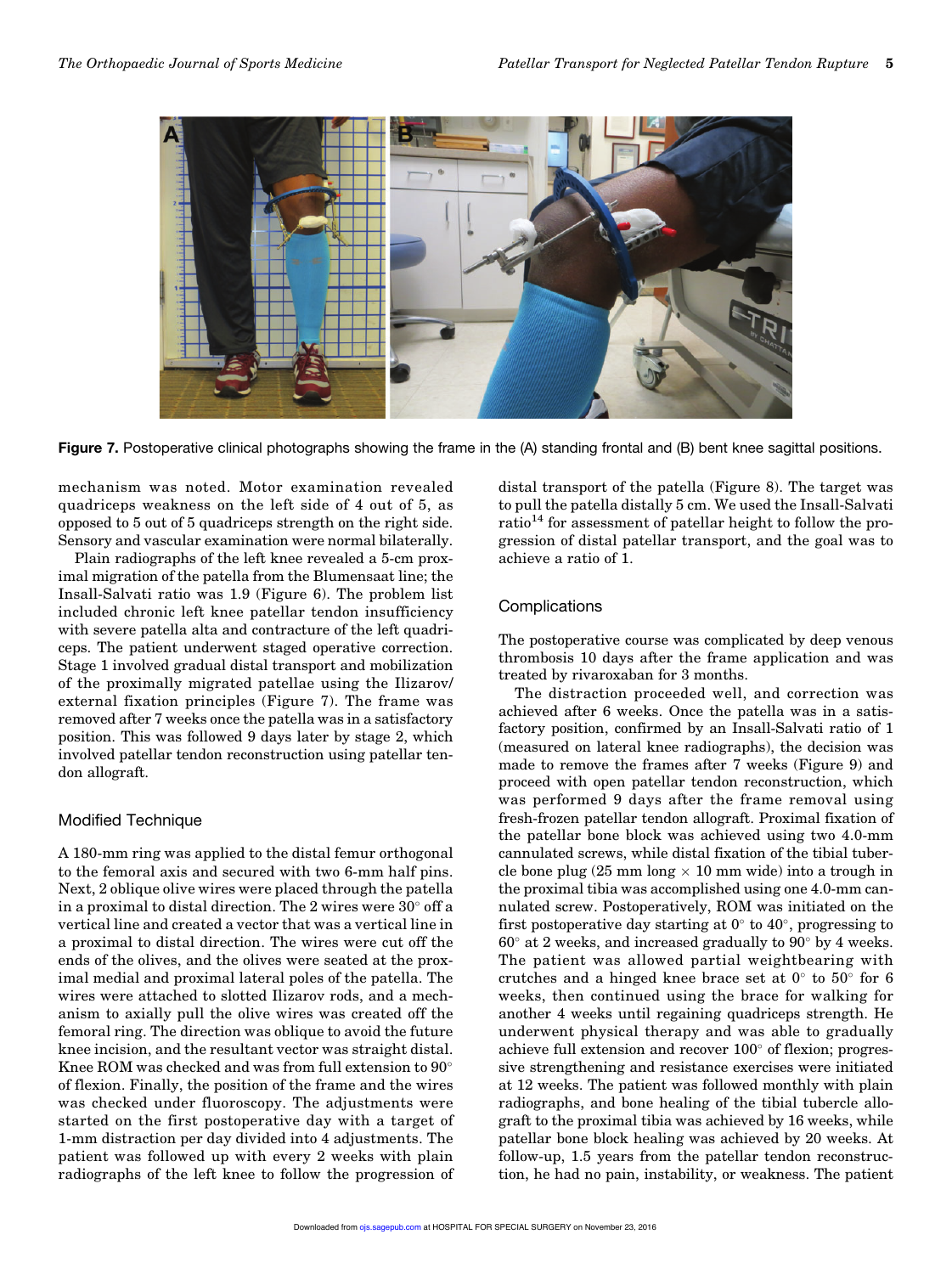

Figure 8. Postoperative (A) frontal and (B) lateral plain radiographs at the end of distraction showing improved patellar height of the left knee. Note the oblique distal pull on the 2 olive wires creating a resultant vector in the distal direction (arrows).



Figure 9. Postoperative plain lateral radiograph after frame removal.

can fully extend his left knee against gravity, with ROM from full extension to  $100^{\circ}$  of flexion with no extensor lag and can walk without limp (Figure 10). The quadriceps strength was 5 out of 5, but no functional outcome scores were obtained pre- or postoperatively.

# **DISCUSSION**

Isolated patellar tendon rupture is an uncommon injury, usually occurring in patients younger than 40 years.<sup>22,29</sup> The rupture may be secondary to trauma or spontaneous in patients with pathological tendon secondary to a predisposing underlying disease, including metabolic,<sup>9</sup> rheumatoid,<sup>28</sup> or hormonal disorders.<sup>6</sup> Additionally, patellar tendon disruption may occur in patients after total knee arthroplasty,<sup>3</sup> after bone–patellar tendon–bone (BPTB) autograft harvest for anterior cruciate ligament reconstruc- $\{\text{tion},^{24}\}$  and in patients receiving local steroid injections.<sup>7</sup> Most often, these patients are seen after acute injury for immediate management where direct surgical repair can be done with favorable results.  $^{18,31}$ 

Neglected rupture of the patellar tendon is rare, and the exact incidence is unknown.<sup>15,30,31</sup> Patellar tendon rupture can be missed in certain situations such as obesity, polytrauma, and in patients with significant hemarthrosis, which may make palpation of the tendon defect difficult, all leading to neglected patellar tendon rupture. $22,30,31$ Additional diagnostic tools include radiographs that can show patella alta and MRI that can provide additional information such as the exact location of the rupture and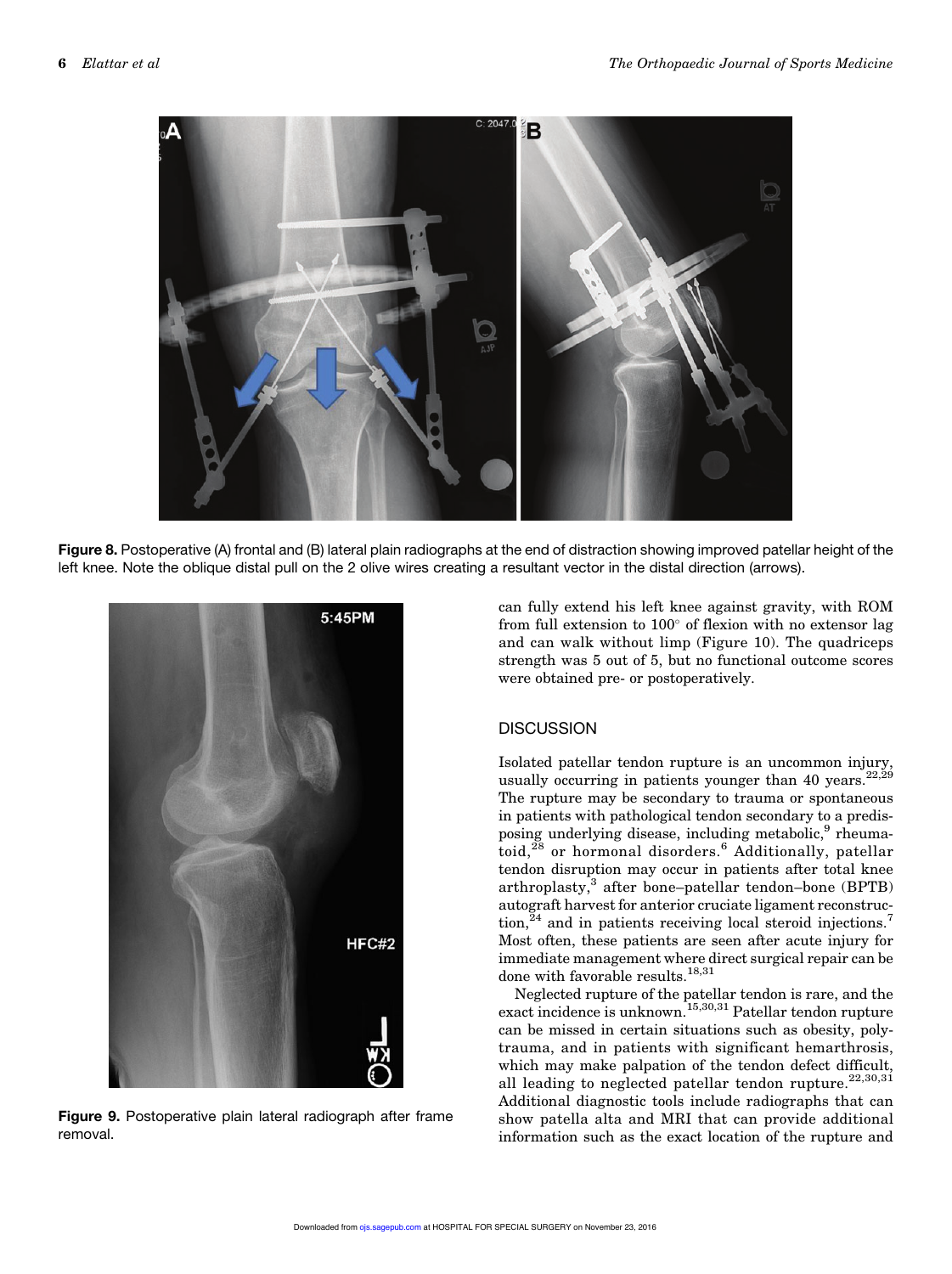

Figure 10. Postoperative 1-year follow-up (A) clinical photograph showing full knee extension against gravity and (B) plain lateral radiograph showing maintained patellar height with complete bone healing.

the condition of the tendon. $32$  Surgical management of neglected patellar tendon rupture is more difficult than that for acute ruptures, and the results are less favorable and less predictable. The management becomes more challenging the longer it is left untreated. The technical difficulties are attributed to extensor mechanism adhesions, contracture, fixed proximal patellar migration, and quadriceps muscle atrophy.1,3,28

The goal of treatment is functional and structural restoration of the extensor mechanism to achieve active knee extension.<sup>16</sup> There is no gold standard treatment for neglected patellar tendon ruptures. With delay in repair more than 6 weeks, the quadriceps retraction and proximal patellar migration make simple reapproximation of the tendon ends very difficult. Primary repair augmented with autogenous hamstring tendon (semitendinosus gracilis) or fascia lata graft has been used.<sup>21</sup> Another salvage procedure is reconstruction of the extensor mechanism with an allograft, and Achilles tendon and BPTB allografts are the most commonly used, with the bone plug secured into the tendon insertion at the tibial tubercle.<sup>2</sup> Nazarian and Booth<sup>25</sup> reported on 36 patients treated with a fresh-frozen whole extensor mechanism allograft including quadriceps tendon, patella, patellar tendon, and tibial tubercle. The mean ROM in the entire group was  $1.4^{\circ}$  to  $98^{\circ}$  of flexion, and the mean extensor lag was  $13^{\circ}$  in 15 of 36 patients. Neyret et  $al^{26}$  described the use of a contralateral extensor mechanism autograft to reconstruct chronic patellar tendon ruptures. The contralateral autograft consisted of a tibial bone block, the middle third of the patellar tendon, a patellar bone block, and the central

portion of the quadriceps tendon. In their case report of 2 cases, the final ROM was  $0^{\circ}$  to  $90^{\circ}$  and  $0^{\circ}$  to  $120^{\circ}$ , with no extensor lag. Synthetic materials have also been used with satisfactory results.<sup>11</sup> Fukuta et al<sup>11</sup> reported on the successful use of Leeds-Keio (L-K) prosthetic ligament in 2 patients with patellar tendon rupture after total knee arthroplasty, and the final ROM was  $-15^{\circ}$  to  $110^{\circ}$  with no extensor lag in one patient and  $0^{\circ}$  to  $105^{\circ}$  with  $5^{\circ}$  extension lag in the other patient.

In cases with severe quadriceps tendon contracture and fixed proximal patellar migration, numerous techniques have been reported to adequately mobilize the patella and relocate it distally to its anatomic position and to reconstruct the patellar tendon; however, there is no widely accepted method. Preoperative skeletal traction has been reported but was complicated by prolonged hospitalization and knee stiffness with variable success in extensor mechanism lengthening.8,17,27,31 Siwek and  $Rao<sup>31</sup>$  advocated 10 days of traction followed by fascia lata augmentation with external fixation using pins and wires. Mandelbaum et al<sup>20</sup> recommended a Z lengthening of the quadriceps tendon and Z shortening of the patellar tendon with augmentation using the hamstring  $(s$ emitendinosus and gracilis) tendons. Levin<sup>19</sup> used a Dacron graft to replace the tendon followed by cast immobilization for 6 weeks.

Casey and Tietjens<sup>4</sup> reported on 4 cases where they successfully used direct repair augmented by cerclage. Ecker et al, $^8$  McNally and Marcelli, $^{23}$  and Falconiero and Pallis<sup>10</sup> used a single wire in a simple loop fashion to augment their repairs. Chen et al<sup>5</sup> modified the technique by Ecker et al,<sup>8</sup>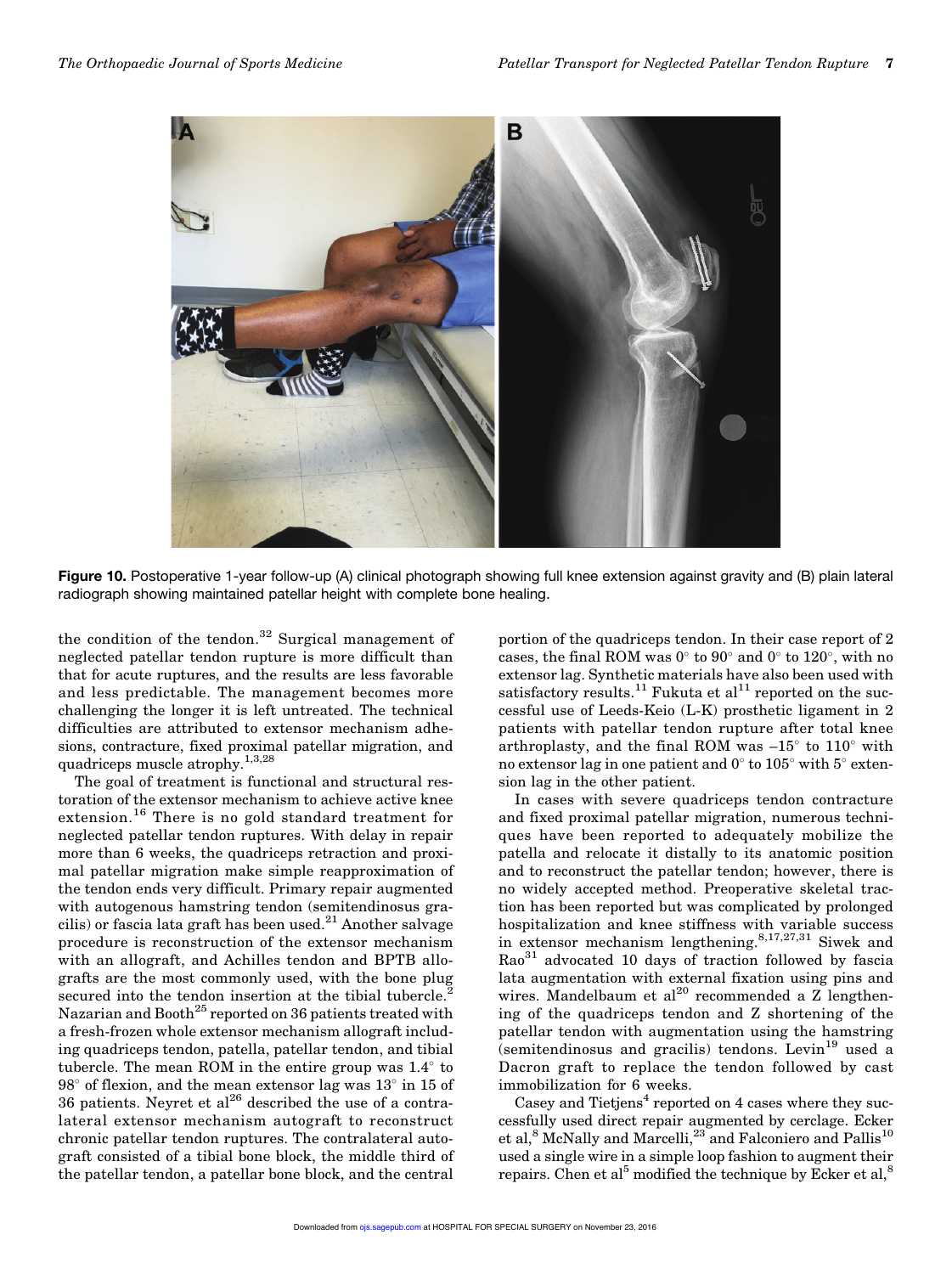using an autogenous hamstring graft and a circular wire through the patellar and tibial tunnels instead of a Steinman pin for patellar traction. Milankov et  $al^{24}$  used an autogenous contralateral BPTB graft reinforced by a double-wire loop.

The use of external fixation has been reported for patients with severe quadriceps contractures and fixed elevated patella.<sup>17,27,31,33</sup> Isiklar et al<sup>15</sup> reported on 2 patients with chronic patellar tendon ruptures due to failed primary repairs in which the authors used ring and wire external fixation, applying the distraction principles of Ilizarov preoperatively to mobilize the patella distally and postoperatively to protect the reconstruction while maintaining ROM and full weightbearing.

Applying the law of tension stress, Ilizarov<sup>13</sup> showed that gradual steady traction on living tissues creates increased metabolic activity characterized by stimulated cellular proliferative and biosynthetic functions. During distraction, skin, connective tissue, blood vessels, nerves, muscles, and bones undergo increased regeneration. This was demonstrated in a canine model, where under gradual distraction at a rate of 0.125 mm every 6 hours, connective tissues and muscles showed evidence of increased metabolic activity in the form of ultrastructural changes with increased number of fibroblasts.

When using Ilizarov principles and an Ilizarov external fixator to treat these neglected ruptures, full weightbearing and ROM of the knee can be maintained. Other advantages include minimized hospitalization time and controlled lengthening speed and duration.

To our knowledge, this is the second case report study that demonstrates successful use of external fixation to mobilize and distally relocate the patella by lengthening of the extensor mechanism as a first stage prior to second-stage reconstruction of the patellar tendon. In the first case report by Isiklar et  $al$ ,<sup>15</sup> these authors also used external fixation for protection after the patellar tendon reconstruction, but we did not find this to be needed. In their case report, Isiklar et  $al^{15}$  reported on successful use of external fixation to treat 2 patients with chronic patellar tendon ruptures with failed primary repair, presenting 3.5 years and 8 months after the initial injury, the final ROM achieved was  $0^{\circ}$  to 130 $^{\circ}$  in 1 patient and  $0^\circ$  to  $110^\circ$  in the second patient, with no extensor lag, normal Insall-Salvati ratio, and 5 out of 5 quadriceps strength in both patients. Those results were most similar to the results we achieved. Furthermore, we have modified the technique in the second case presented in this case report study. The advantage of the external fixation technique used in the second case was that the wires did not cut through the skin as the patella was transported distally. The wires were pulled axially through a small wire site at the skin minimizing skin trauma. Despite the high rate of complications encountered, specifically the pin tract infection in the first patient and deep vein thrombosis in the second patient, those complications were managed conservatively and appropriately without the need to reoperate and without any effect on the final outcome of the procedure.

#### **CONCLUSION**

The use of pins and wires for external fixation (applying the lengthening principles of Ilizarov) provides a practical salvage solution for the treatment of neglected patellar tendon ruptures. Although, this technique facilitates reconstruction of chronic patellar tendon rupture, it should be reserved for patients with severe soft tissue contractures, adhesions, and fixed proximal patellar migration. The surgeon must have experience applying the Ilizarov external fixation.

#### **REFERENCES**

- 1. Bek D, Demiralp B, Kömürcü M, Sehirlioğlu A. Neglected patellar tendon rupture: a case of reconstruction without quadriceps lengthening. J Orthop Traumatol. 2008;9:39-42.
- 2. Burks RT, Edelson RH. Allograft reconstruction of the patellar ligament: a case report. J Bone Joint Surg Am. 1994;76:1077-1079.
- 3. Cadambi A, Engh GA. Use of a semitendinosus tendon autogenous graft for rupture of the patellar ligament after total knee arthroplasty. A report of seven cases. J Bone Joint Surg Am. 1992;74:974-979.
- 4. Casey MT Jr, Tietjens BR. Neglected ruptures of the patellar tendon. A case series of four patients. Am J Sports Med. 2001; 29:457-460.
- 5. Chen B, Li R, Zhang S. Reconstruction and restoration of neglected patellar tendon using semitendinosus and gracilis tendons with preserved distal insertions: two case reports. Knee. 2012;19:508-512.
- 6. Chen CH, Niu CC, Yang WE, Chen WJ, Shih CH. Spontaneous bilateral patellar tendon rupture in primary hyperparathyroidism. Orthopedics. 1999;22:1177-1179.
- 7. Clark SC, Jones MW, Choudhury RR, Smith E. Bilateral patellar tendon rupture secondary to repeated local steroid injections. J Accid Emerg Med. 1995;12:300-301.
- 8. Ecker ML, Lotke PA, Glazer RM. Late reconstruction of the patellar tendon. J Bone Joint Surg Am. 1979;61:884-886.
- 9. ElGuindy A, Lustig S, Servien E, et al. Treatment of chronic disruption of the patellar tendon in osteogenesis imperfecta with allograft reconstruction. Knee. 2010;18:121-124.
- 10. Falconiero RP, Pallis MP. Chronic rupture of a patellar tendon: a technique for reconstruction with Achilles allograft [case report]. Arthroscopy. 1996;12:623-626.
- 11. Fukuta S, Kuge A, Nakamura M. Use of the Leeds-Keio prosthetic ligament for repair of patellar tendon rupture after total knee arthroplasty. Knee. 2003;10:127-130.
- 12. Gries PE, Lahav A, Holmstrom MC. Surgical treatment options for patella tendon rupture, part II: chronic. Orthopedics. 2005;28: 765-769.
- 13. Ilizarov GA.The tension stress effect on the genesis and growth of tissues. Part I. The influence of stability of fixation and soft-tissue preservation. Clin Orthop Relat Res. 1989;238:249-281.
- 14. Insall J, Salvati EA. Patella position in the normal knee joint. Radiology. 1979;101:101-104.
- 15. Isiklar ZU, Varner KE, Lindsey RW, et al. Late reconstruction of patellar ligament ruptures using Ilizarov external fixation. Clin Orthop Relat Res. 1996;322:174-178.
- 16. Jarvela T, Halonen P, Jarvela K, Moilanen T. Reconstruction of ruptured patellar tendon after total knee arthroplasty: a case report and a description of an alternative fixation method. Knee. 2005;12: 139-143.
- 17. Kelikian H, Riashi E, Gleason J. Restoration of quadriceps function in neglected tear of the patellar tendon. Surg Gynecol Obstet. 1957;104: 200-204.
- 18. Kuechle DK, Stuart MJ. Isolated rupture of the patellar tendon in athletes. Am J Sports Med. 1994;22:692-695.